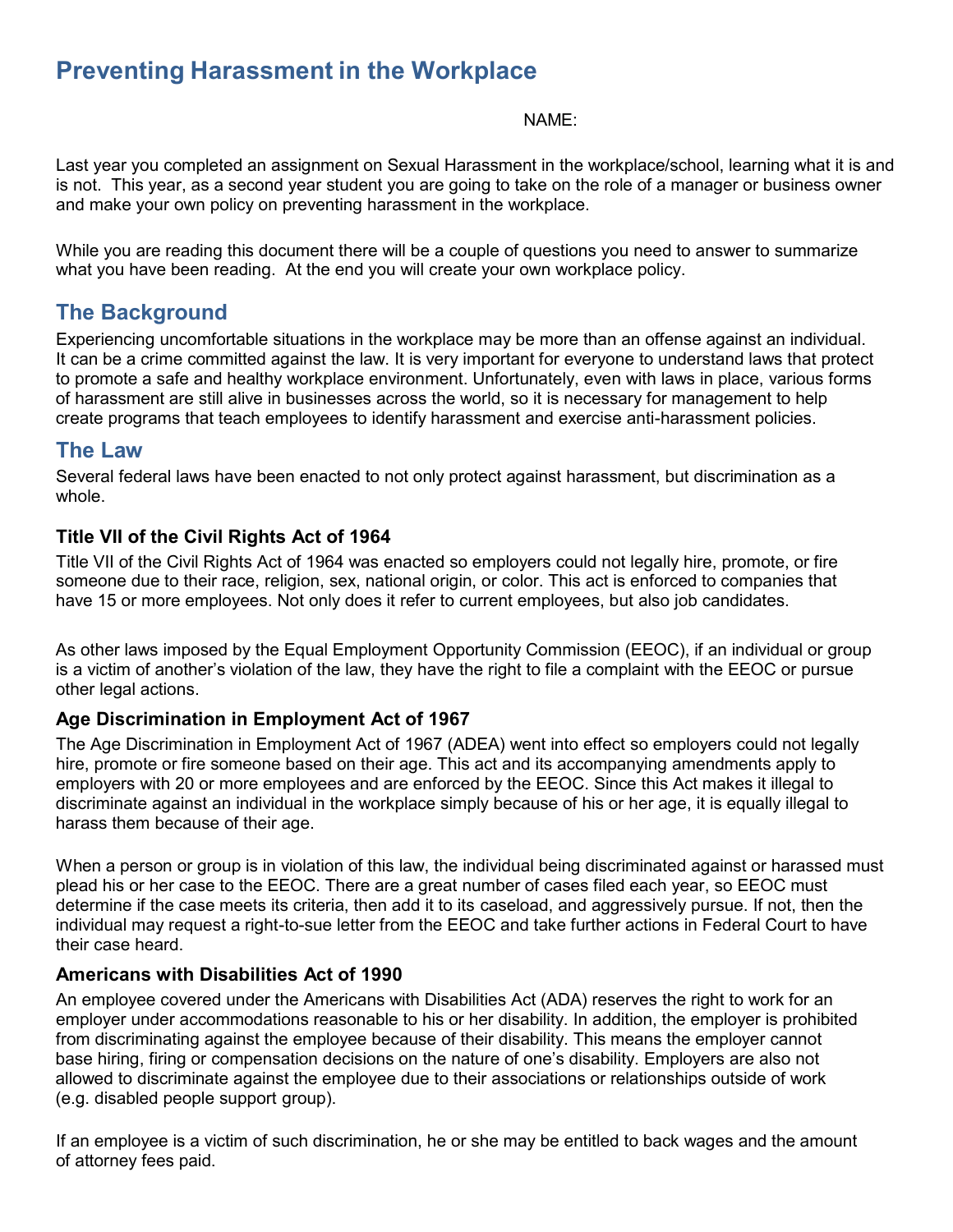### **Genetic Information Nondiscrimination Act of 2008**

This Act may be unfamiliar to some, but still carries as much weight as better-known laws. It states that people cannot be unfairly treated in the workplace because of their genetic makeup.

In other words, they cannot be discriminated against or harassed because of a predisposition to a disease, whether based on the history of their family or an actual genetic test.

Title I of this Act prohibits health insurance companies from using this information to deny coverage to the employee, while Title II is designed to protect employees from being discriminated against in the process of hiring, terminating, promoting, etc.

In the event that one breaks this law, the one being discriminated against can take the same recourse steps as he would in other Act violations, that is present his case to the EEOC or hire an attorney to represent him in court over the matter.

### **Identifying Harassment**

The ability to identify harassment may not be as easy as it sounds. There are obvious forms of harassment, for example, if a person is making racial slurs or homophobic remarks. Sometimes it may not be as dramatic, but still considered a form of harassment.

The motive behind a statement is the determining factor of whether or not it is harassment. For example, the statement 'You look great today' can be a compliment if a co-worker with whom you feel comfortable makes it. On the other hand, if it is made by a co-worker with whom you generally do not feel comfortable or you do not really know, it could make you uneasy, which could signify harassment.

### **Anti-Harassment Policies**

Establishing an effective anti-harassment policy is not only beneficial to individual employees but the company as a whole. It can do the following:

- Lessen the liability load of a company (in terms of being able to use 'reasonable care' as a defense if litigation arises).
- Discourage harassing behaviors before they become out of control.
- Promote a positive company image to the public.
- Help produce a high morale among employees with regard to lessened occurrences of harassment.

Title VII encourages the establishment of anti-harassment policies, as it is a good business practice and a necessity. Employees should be provided with a copy of the company's anti- harassment policy and the procedures for resolving complaints. The document should be updated periodically and redistributed to everyone. To ensure understanding of the rights and responsibilities associated with anti-harassment, companies may want to provide some type of training (e.g. Internet-based, one-on-one or classroom sessions).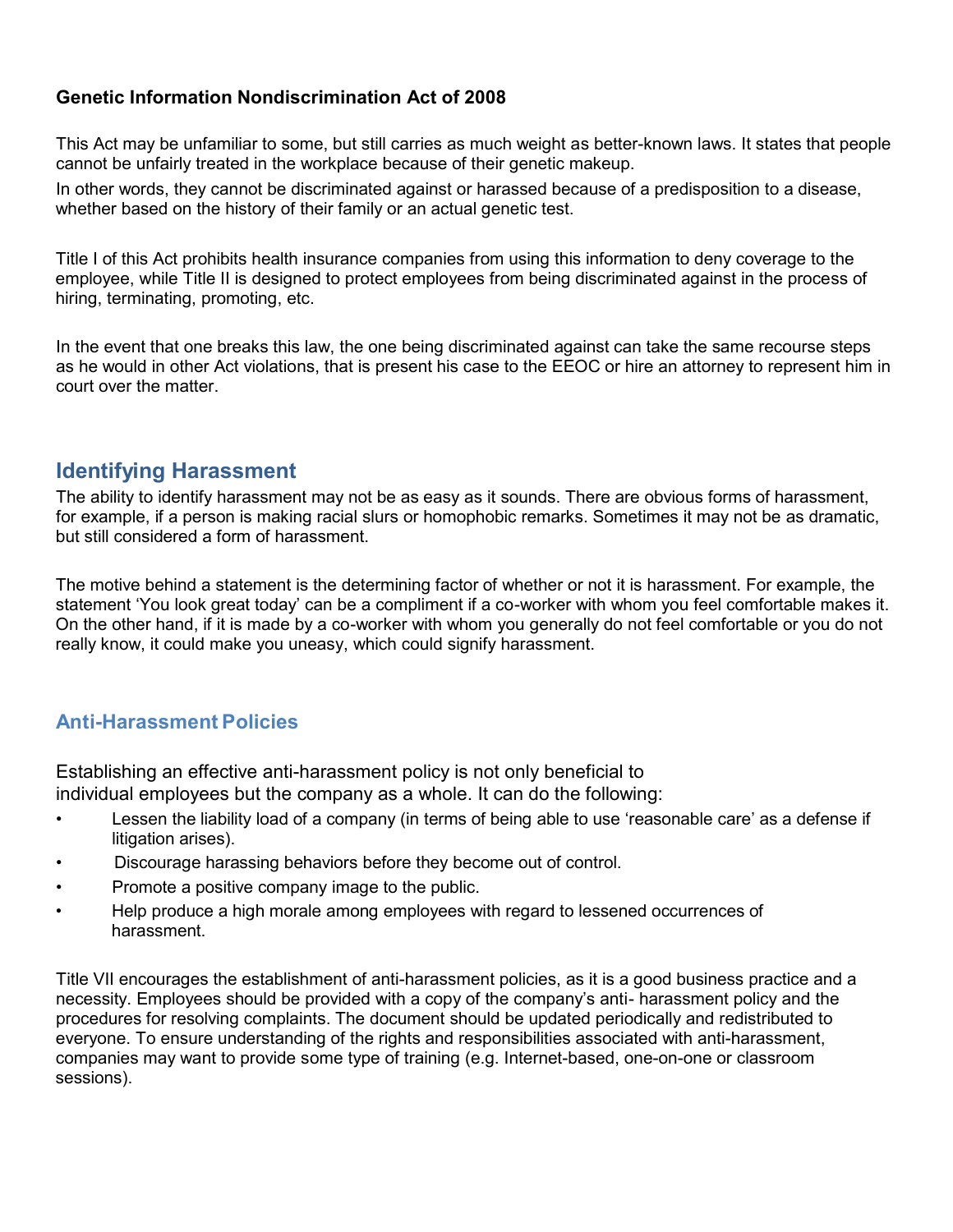#### **Question 1: Summarize the four (4) laws listed above in your own words.**

Title VII:

Age Discrimination Act:

Americans with Disabilities Act:

Genetic Information Nondiscrimination Act:

# **Steps to a Healthy Work Place**

Regardless of the position one holds at their workplace, all employees have one thing in common---the desire to be safe. It is up to management as well as the company as a whole to ensure each workplace is a safe place to work in with regards to morale and physical safety. This will prove to be beneficial to the employer and employees.

When determining what is necessary for a healthy work place, an employer must consider the following:

- Have a firm grasp on why a healthy workplace is beneficial for employees and their families, the company and the community.
- Clearly define your responsibilities of ensuring a safe and healthy workplace.
- Design a detailed system for implementing a safe work environment.
- Understand the laws and regulations that govern your business.
- Address violations and take corrective action.
- Encourage employees to give their input about how to create and maintain a safe and healthy environment.

# **Educating Employees**

Your organizations anti-harassment policy is only as good as the ones who develop, practice, and uphold it. This is why it is important for the management team of the company to make sure its entire staff thoroughly understands it, not just a select few.

How can this happen?

- First, employers must provide their workers with a manual or some type of written material that plainly describes the policy, its definition, what it means for the workers, how they can promote it. What they should do if they are victimized by harassment, is one of the more important aspects.
- Second, understand the diversity among individuals. Knowing that people learn in different ways and in order to absorb the information, they must be taught according to their style. While some learn best by reading, others require more dialogue, which can be obtained through face-to-face trainings or one-on-one meetings.
- Third, there should be signs posted throughout the office in places such as the break room or copy center so the policy is reinforced without employees consciously thinking about it
- Finally, change happens. Laws change and these changes should be shared with everyone who is part of the company. Whether this is done through a mass e-mail, a continuing education course, or an updated version of the manual, the management team must find the most efficient way to inform workers of the new rules that have been set in place. This will not only help safeguard employers against discrepancies in the future, but it can also help everyone to fight to eliminate current issues of harassment or potential harassment.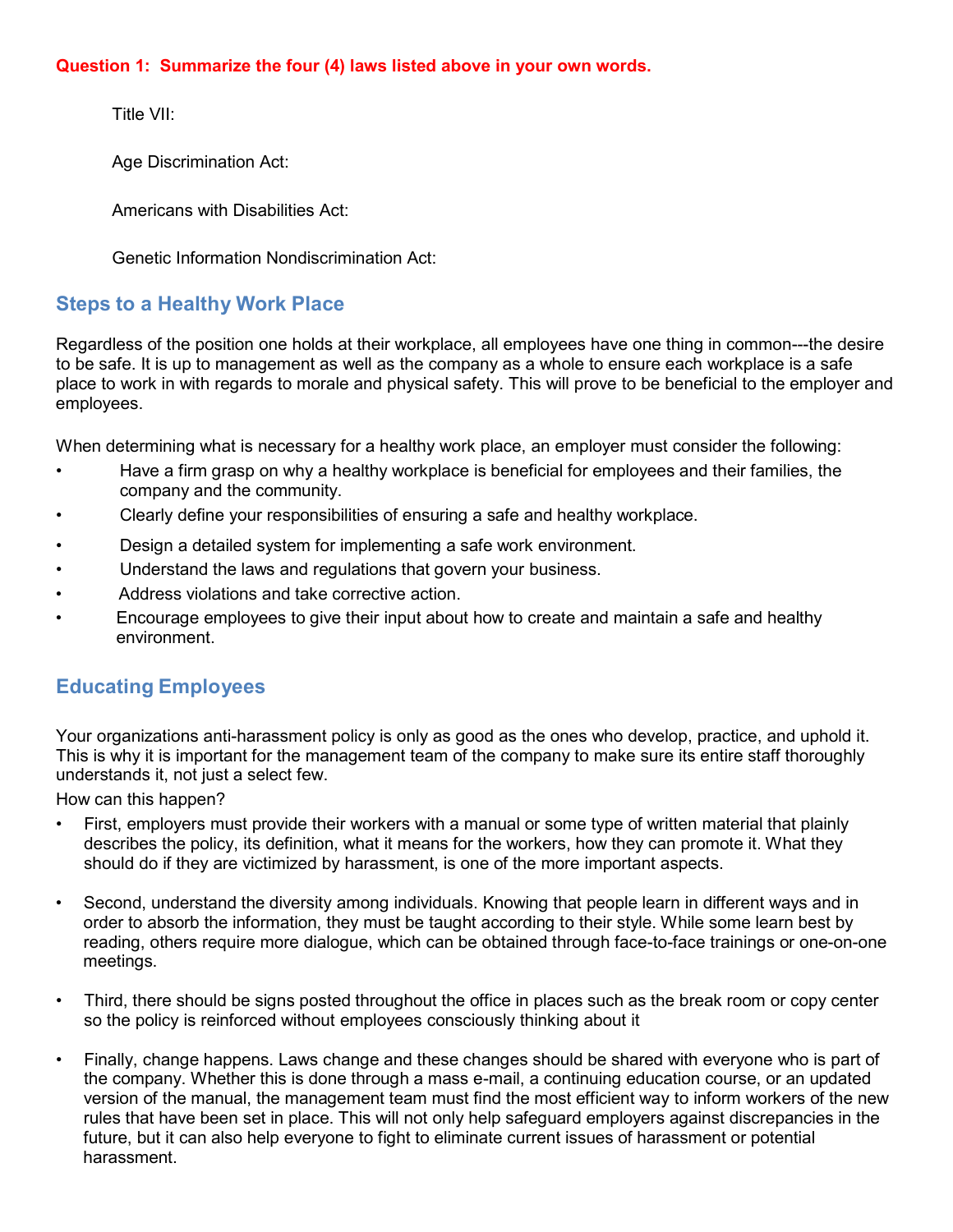# **Employee's Rights and Responsibilities**

When one thinks of an anti-harassment policy in the workplace, the first thing that comes to mind may be what the company is required to do in order to protect its employees from harassment, but the fact is, an anti-harassment policy is only effective when the employer and its employees play an active role in upholding it.

The rights and responsibilities for employees include:

- Having a clear understanding of the policy itself and making sure there is full knowledge of employees' rights and responsibilities within the policy.
- Attending all trainings outlined in the policy.
- Avoid conducting any behavior that is prohibited by the policy.
- Informing the proper authority of any hostile conduct seen committed upon others.
- Informing the proper authority of any hostile conduct committed toward you.
- Fully cooperating in the event of an inquiry or investigation

### **Employer's Rights and Responsibilities**

It is understood that the employer holds many responsibilities when it comes to enforcing anti- harassment policies. In fact, the employer is ultimately responsible for making sure the company and employees abide by them.

The rights and responsibilities for employers include:

- Promote a workplace free of harassment by developing the anti-harassment policy in compliance with state and federal laws.
- Distribute the policy to each employee annually. The employer must also allow for periodic training on policy updates as well as ensuring their understanding of the policy.
- Appropriately respond to violations of the policy in a timely manner.
- Keeping a written record of and securely protecting reports made and actions taken to address breaches of the policy.

### **Question 2: Summarize the Rights and Responsibilities for both Employees AND Employers below.**

Employees:

Employers: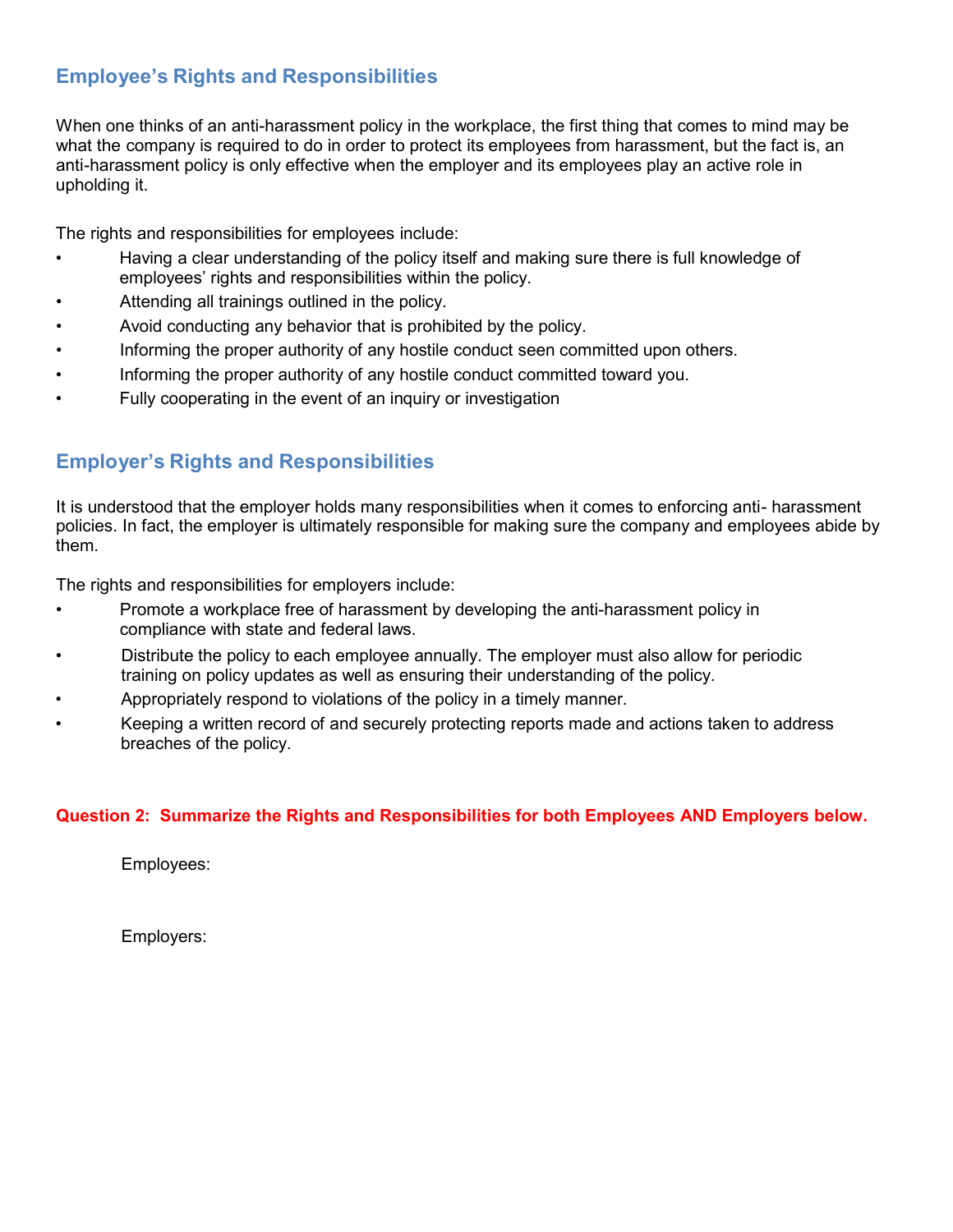## **Worksheet: Elements of an Anti-Harassment Policy**

Read the following elements of an anti-harassment policy and create one of your own, making sure you include every aspect from the list below.

- Clearly explained policy. Prohibited conduct based on one's race, age sex, religion, etc. must be spelled out in easy-to-understand terms. This should be in compliant with state and federal law. It should also assure employees that they would not be legally retaliated against if they complain of harassment or serve as a witness to an investigation for another.
- Define the rights and responsibilities of the employer and employees with regard to harassment (e.g. Employer will put an end to harassment before it is in violation of federal law or employees must report any and all incidences of harassment before they become extreme.
- Outline the process for complaints. Ensure this process promotes prompt, fair investigations and efficient corrective action if it is determined that harassment has in fact taken place.
- Guarantee employees that their confidentiality is protected when complaints are made.
- Policy should be posted in a public place for all employees to see. Employees should receive training on the policy, a hard copy as a resource, and made aware of any updates of the policy as they occur.

# **Final Assignment:**

When you have completed reading this assignment, put what you have understood into action by writing your own anti-harassment policy.

#### **Write your own Anti-Harassment Policy Below.**